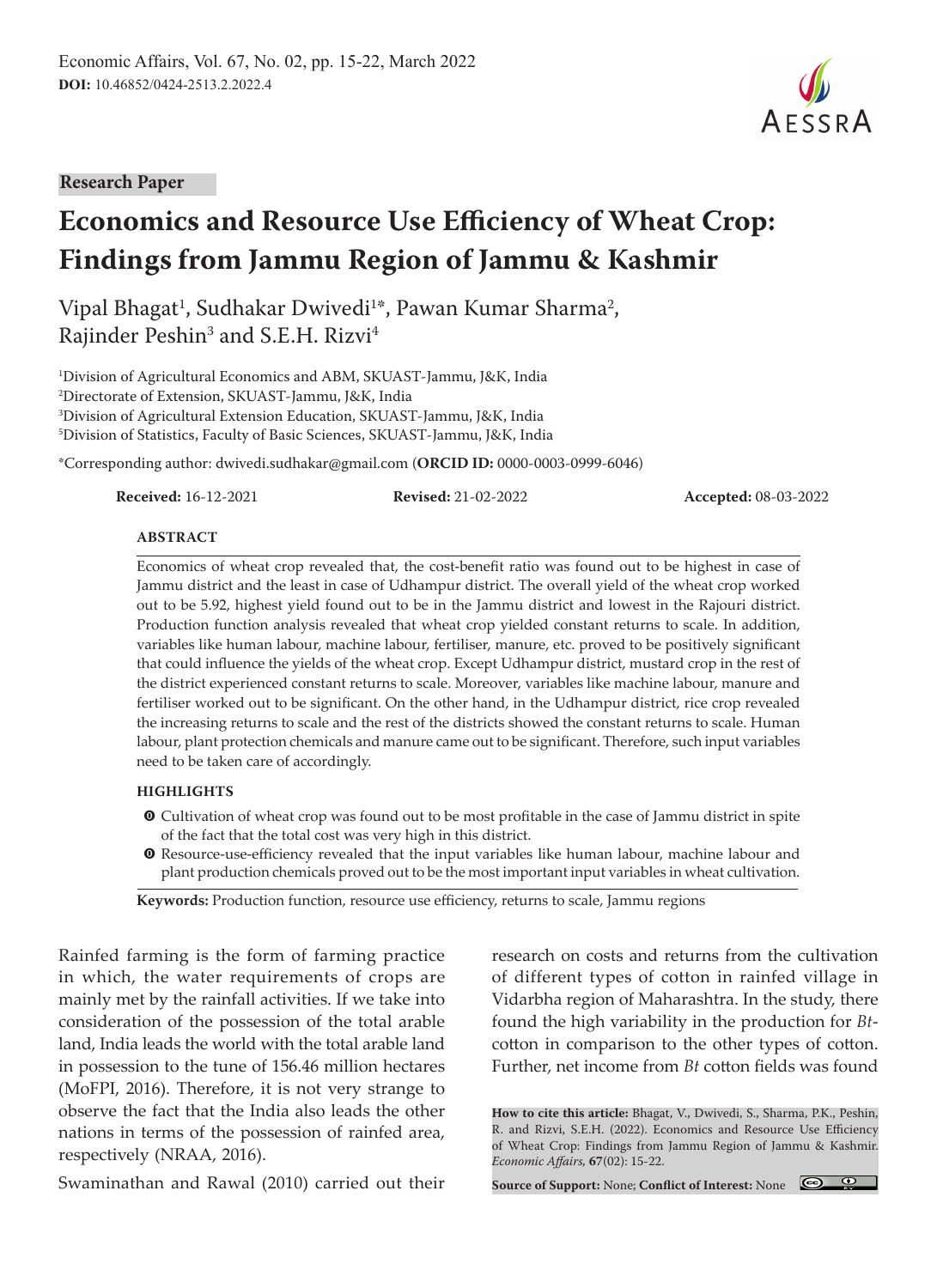out to be  $\bar{\mathfrak{c}}$  7,059 per acre. Though, the advantage of income declined with intercropping practices. The study further revealed that, on the intercropped plots, the gross value of output per acre from intercropped *Bt* cotton was only slightly higher than from intercropped premium non-*Bt* cotton, but as costs were also higher, net incomes turned out to be slightly lower. Further, Tiwari (2011) in his study worked out the per hectare cost of cultivation and reported cost of cultivation of *kharif* soybean found out to be ₹ 30,740.85, ₹ 28,466.26 and ₹ 29,587.43 for small, large and pooled farms, respectively. In addition, the net income soared from  $\bar{\bar{\xi}}$  8,986.56 on large farms to  $\bar{\tau}$  13,342.47 on small farms with overall average of  $\bar{\tau}$  10,999.42 on pooled farms. Further, the study also carried out onthe net income per rupee of expenditure and found out that the net income per rupee of expenditure was  $\bar{\tau}$  0.43, Rs.0.32 and  $\bar{\tau}$  0.37 on small, large and pooled farms, respectively. Meshram *et al.* (2018) carried out a study of wheat crop in Wardha district of Vidharba region and found out that the per hectare cost of cultivation of overall adopter at cost 'A', cost 'B' and cost 'C' revealed to be of ₹ 27312.29 per ha, ₹ 35611.35 per ha and  $\bar{\tau}$  39700.51 per ha, respectively. Gross returns were found out to be  $\bar{\tau}$  52849.50 per ha and the overall B:C ratio at cost 'C' was revealed to be 1:1.31. Hussain *et al.* (2012) conducted a study on the wheat production in the rainfed areas of Punjab in Pakistan. The study utilized the stochastic Cobb-Douglas production frontier and revealed that the wheat productivity can be improved significantly and can even be doubled in these areas under the present use of input-use and technology.

The present study was undertaken in the rainfed areas of the Jammu region as thereis existence of the research gap in the study of the farmers in the rainfed regions of the Jammu region. Majority of the farmers in the Jammu region practices rainfed farming and in this context, it becomes important to work out the economics of these regions with wheat as the major crop as this will directly help in analyzing and assessing the returns of the farmer in these regions. Therefore, the present study was undertaken with two major objectives. First, to find out the cost structure of the wheat crop in the rainfed regions. Secondly, to find out the resourceuse efficiency of this crop in the rainfed regions.

#### **Research Methodology**

As far as the statistical analysis is concerned, for the calculation of costs and returns, there was employment of the cost concepts framed by the CACP like Cost  $A_{1}$ , Cost  $A_{2}$ , Cost  $B_{1}$ , Cost  $B_{2}$ , Cost  $C_1$  and  $C_2$ . The input items included under each category of costs are indicated below:

- Cost  $A_1$  = All actual expenses in cash and kind incurred in production by the producer. The items covered in cost  $A_1$  are costs on purchasing chick, feed, hired human labor, bullock labour, machine labour, litter, medicine, electricity, depreciation on farm machinery, equipment and farm building, interest on working capital and miscellaneous expenses.
- Cost  $A_2$  = Cost  $A_1$  + rent paid for leased-in land
- Cost  $B_1$  = Cost  $A_1$  + interest on value of owned capital assets (excluding land)
- Cost  $B_2$  = Cost  $B_1$  + rental value of owned land and rent paid for leased-in land
- Cost  $C_1$  = Cost  $B_1$  + imputed value of family labor
- Cost  $C_2^*$  = Cost  $B_2$  + imputed value of family labor
- Cost  $C_2$  = Cost  $C_2$  estimated by taking into account statutory or actual wage rate whichever is higher
- Cost  $C_3$ = Cost  $C_2^*$  + 10 percent of Cost  $C_2^*$  to (on account of managerial functions performed by farmer)

For computing resource-use efficiency, it was carried out by employing Cobb-Douglas production function. There is something peculiar about using such type of production function as this production function measures the marginal contribution of each input to that of the total output. In addition to this, it clears the picture about the returns to scale i.e. whether a particular crop/enterprise yield diminishing, constant or increasing returns to scale. As, input combinations/selections tends to differ with respect to the crops, therefore, the regression coefficients had been modified to find out the specific results.

Furthermore, the estimated parameters of production function of crops/enterprises with reference to elasticities of yield, standard errors of regression coefficients, their significance and the coefficient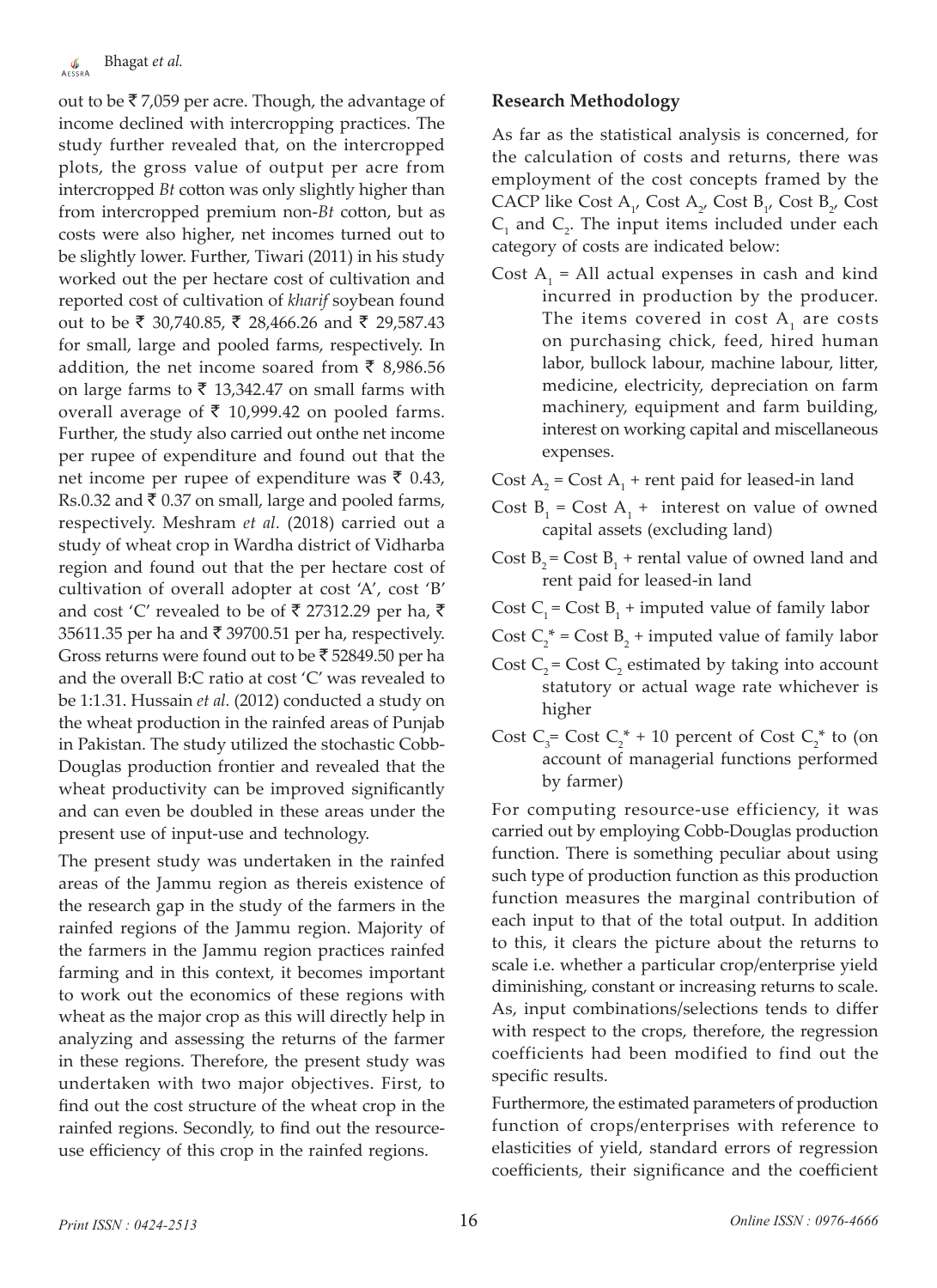of multiple determination  $(R^2)$  has also been estimated. The coefficient of multiple determination  $(R<sup>2</sup>)$  represents the total variation in the dependent variable that has been explained or detailed by that of the independent variable. Moreover, the production elasticity of respective resource variable in multiple regression equation is shown by the regression coefficient of the individual resource variable. This simply connotes the fact that one unit change in the yield associated with one unit change in the concerned input at its geometric mean level, while other factors are being held constant.

The general form of the production function can be expressed as follows:

$$
Y_{t} = \beta_{o} \left( \prod_{i=1}^{n} X_{i} \beta_{i} \right) u \ \left( i = 1, 2, 3, \ldots n \right)
$$

Where 'Y' and  $X_i$  ( $i = 1, 2, 3, \ldots, n$ ) represents the levels output and levels of inputs. In addition, the  $\text{respective constants } \beta_0 \text{ and } \beta_i' \text{ s } (i = 1, 2, 3, \ldots n) \text{ reflects }$ the efficiency parameters as well as the efficiency parameters along with the production elasticities of the particular input variables for the given population at a particular period '*t*'. The term '*u*' represents the error term.

The fitted Cobb-Douglas production may be represented in the mathematical form for the present case with six input variables (in case of crops) as follows:

$$
Y = a_o X_1^{b1} X_2^{b2} X_3^{b3} \dots \dots \dots \dots X_n^{b_n} e^n
$$

In the above functional model, '*Y*' depicts the dependant variable, '*Xi* ' depicts the independent variable, '*a*' is the constant representing the intercept or the production function and finally ' $b_i$ ' reflects the regression coefficients of the respective resource variables. The elasticity of production is represented by the regression co-efficient obtained from this function. The nature of returns of scale is reflected by the sum of 'b<sub>i</sub>'. Now, this function has been transformed into linear form by employing the use of logarithmic transformation. The modified form of the logarithmic transformation was then turns out to be:

$$
Log Y = Log a + b_1 Log X_1 + b_2 Log X_2 + \dots + b_n
$$
  

$$
Log X_n + u Log e
$$

The fitted Cobb-Douglas production for the present case (in case of crop enterprise) with six variables has been represented as follows:

$$
Y = a_o X_1^{b_1} X_2^{b_2} X_3^{b_3} X_4^{b_4} X_5^{b_5} X_6^{b_6}
$$

On log transformation, the modified linear from of the above function is:

$$
Log Y = Log ao + b1 Log X1 + b2 Log X2 + b3 Log X3 + b4 Log X4 + b5 Log X5 + b6 Log X6
$$

Where,

*Y* = Gross returns of the crop enterprise in rupees per acre as a dependent variable

 $X_1$  = Total cost on seed input in rupees per acre

*X*2 = Total cost on human labour in rupees per acre

*X*3 = Total cost on machine labour in rupees per acre

 $X_4$  = Total cost on manure in rupees per acre

X<sub>5</sub> = Total cost on fertilisers in rupees per acre

*X*6 = Total cost on plant protection chemicals in rupees per acre

## **Marginal value productivity**

The marginal value productivity (MVP) reflects the addition of gross value of farm production per unit increase in the '*i*<sup>th'</sup> resource with all the resources fixed at their geometric mean levels. The MVP for both the agricultural as well as the alliedagricultural inputs was worked out by employing the following formula (Heady and Dillion, 2002):

$$
MVP = b\frac{\overline{Y}}{\overline{X}}P_y
$$

Where,

*b* = Regression coefficient of particular independent variable

*Y* = Geometric mean of dependent variable

 $\overline{X}$  = Geometric mean of independent variable

*P <sup>y</sup>*= Price of dependent variable.

## **Statistical significance**

It was measured by t-statistic i.e.,

$$
t-statistic = \frac{Regression coefficient}{Standard error}
$$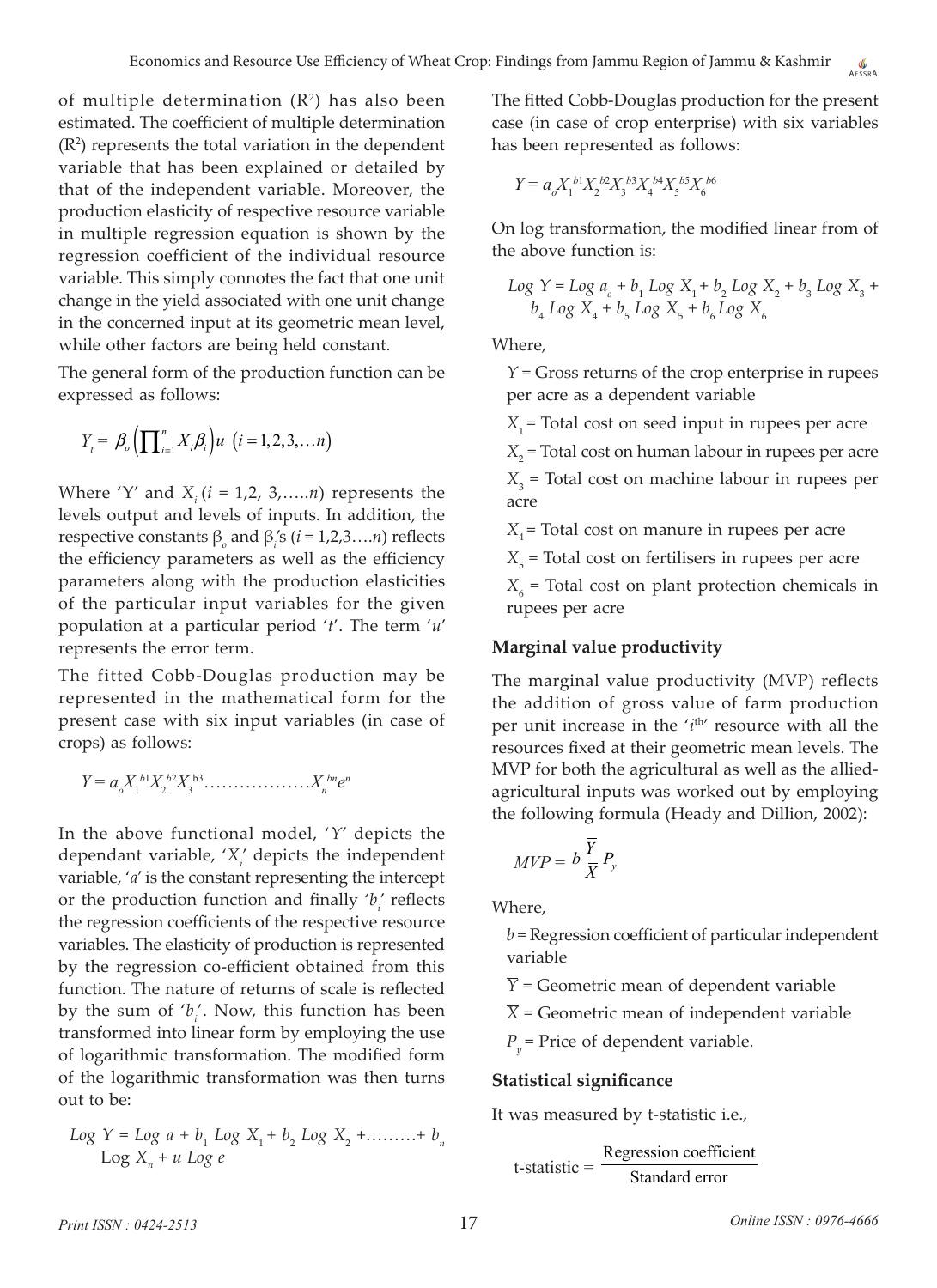# **RESULTS AND DISCUSSION**

Table 2 clears out the picture regarding the cost and returns of wheat crop in the four districts under study. The total cost has been found highest i.e.,  $\bar{\xi}$  9682.51 per acre, which was subsequently been followed by Kathua district ( $\bar{\phantom{1}}$  9065.65 per acre), Udhampur district ( $\bar{\tau}$  7315.58 per acre) and finally by Rajouri district ( $\bar{\mathfrak{c}}$  6756.09 per acre). The overall average, thereby, was found out to be  $\bar{\mathfrak{c}}$  8716.17 per acre. It is imperative to find out that the Udhampur and Rajouri district were also employing bullock labour along with the machine and human labour.

**Table 1:** District-wise rainfed area of Jammu division (2016-17) (Area in ha)

| <b>District</b> | Net area sown | Irrigated area | Rainfed area/ Unirrigated area Area-wise ranking |                |  |  |
|-----------------|---------------|----------------|--------------------------------------------------|----------------|--|--|
| Jammu           | 106798        | 66115          | 40683                                            | $\overline{2}$ |  |  |
| Samba           | 32645         | 10067          | 22578                                            | 7              |  |  |
| Udhampur        | 48885         | 10212          | 38673                                            | 3              |  |  |
| Reasi           | 20937         | 1439           | 19498                                            | 8              |  |  |
| Doda            | 29848         | 2495           | 27353                                            | 5              |  |  |
| Kishtwar        | 16044         | 2815           | 13229                                            | 10             |  |  |
| Ramban          | 19961         | 1372           | 18589                                            | 9              |  |  |
| Kathua          | 58797         | 21218          | 37579                                            | $\overline{4}$ |  |  |
| Rajouri         | 53632         | 4768           | 48864                                            | 1              |  |  |
| Ponch           | 27336         | 3501           | 23835                                            | 6              |  |  |
| Total           | 414883        | 124002         | 290881                                           |                |  |  |
| J&K             | 757026        | 336083         | 420943                                           |                |  |  |

*Source: Digest of statistics 2016-17 (J&K).*

| <b>Table 2:</b> Item-wise cost structure of wheat crop under rainfed conditions in four districts $(\bar{\zeta})$ acre) |  |  |
|-------------------------------------------------------------------------------------------------------------------------|--|--|
|                                                                                                                         |  |  |

| Sl. No. | <b>Items</b>                               | Jammu   | Kathua  | Udhampur | Rajouri | Overall average |
|---------|--------------------------------------------|---------|---------|----------|---------|-----------------|
| (A)     | <b>Variable Cost</b>                       |         |         |          |         |                 |
| a)      | Seed                                       | 1157.52 | 1112.15 | 1012.15  | 880.16  | 1040.50         |
|         | Farm produced seeds                        | 810.26  | 778.51  | 809.72   | 704.13  | 775.65          |
|         | Purchased seeds                            | 347.26  | 333.65  | 202.43   | 176.03  | 264.84          |
| b)      | Manure                                     | 563.09  | 504.56  | 296.84   | 287.37  | 412.97          |
|         | Farm produced manure                       | 450.47  | 403.65  | 267.16   | 258.63  | 344.98          |
|         | Purchased manure                           | 112.62  | 100.91  | 29.68    | 28.74   | 67.99           |
| c)      | Chemical fertilisers (NPK)                 | 871.62  | 874.66  | 590.05   | 460.04  | 699.09          |
| d)      | Human labour                               | 1834.36 | 1572.45 | 1333.19  | 1392.50 | 1533.13         |
|         | Owned                                      | 817.36  | 586.45  | 766.59   | 596.25  | 691.66          |
|         | Hired                                      | 1017.00 | 986.00  | 566.60   | 796.25  | 841.46          |
| e)      | Machine labour                             | 1274.07 | 1190.79 | 1055.45  | 1180.33 | 1175.16         |
|         | Owned                                      | 424.69  | 396.93  | 263.86   | 295.08  | 345.14          |
|         | Hired                                      | 849.38  | 793.86  | 791.59   | 885.25  | 830.02          |
| f)      | <b>Bullock labour</b>                      | 0.00    | 0.00    | 885.15   | 1159.66 | 1022.41         |
|         | Owned                                      | 0.00    | 0.00    | 531.09   | 773.11  | 652.10          |
|         | Hired                                      | 0.00    | 0.00    | 354.06   | 386.55  | 370.31          |
| g)      | Plant protection chemicals                 | 394.23  | 343.04  | 92.78    | 36.09   | 216.54          |
| h)      | Interest on working capital                | 426.64  | 391.84  | 368.59   | 377.73  | 391.20          |
|         | <b>Total</b>                               | 6521.53 | 5989.49 | 5634.20  | 5773.88 | 6490.98         |
| (B)     | <b>Fixed Cost</b>                          |         |         |          |         |                 |
| a)      | Depreciation on farm buildings & equipment | 621.39  | 579.10  | 128.50   | 43.35   | 343.09          |
| b)      | Estimated rental value                     | 2200.91 | 2167.47 | 1372.73  | 833.62  | 1643.68         |
| c)      | Land revenue                               | 0.00    | 0.00    | 0.00     | 0.00    | 0.00            |
| d)      | Interest on fixed capital                  | 338.68  | 329.59  | 180.15   | 105.24  | 238.41          |
|         | <b>Total</b>                               | 3160.98 | 3076.16 | 1681.38  | 982.21  | 2225.18         |
|         | Total Cost (A+B)                           | 9682.51 | 9065.65 | 7315.58  | 6756.09 | 8716.16         |
|         |                                            |         |         |          |         |                 |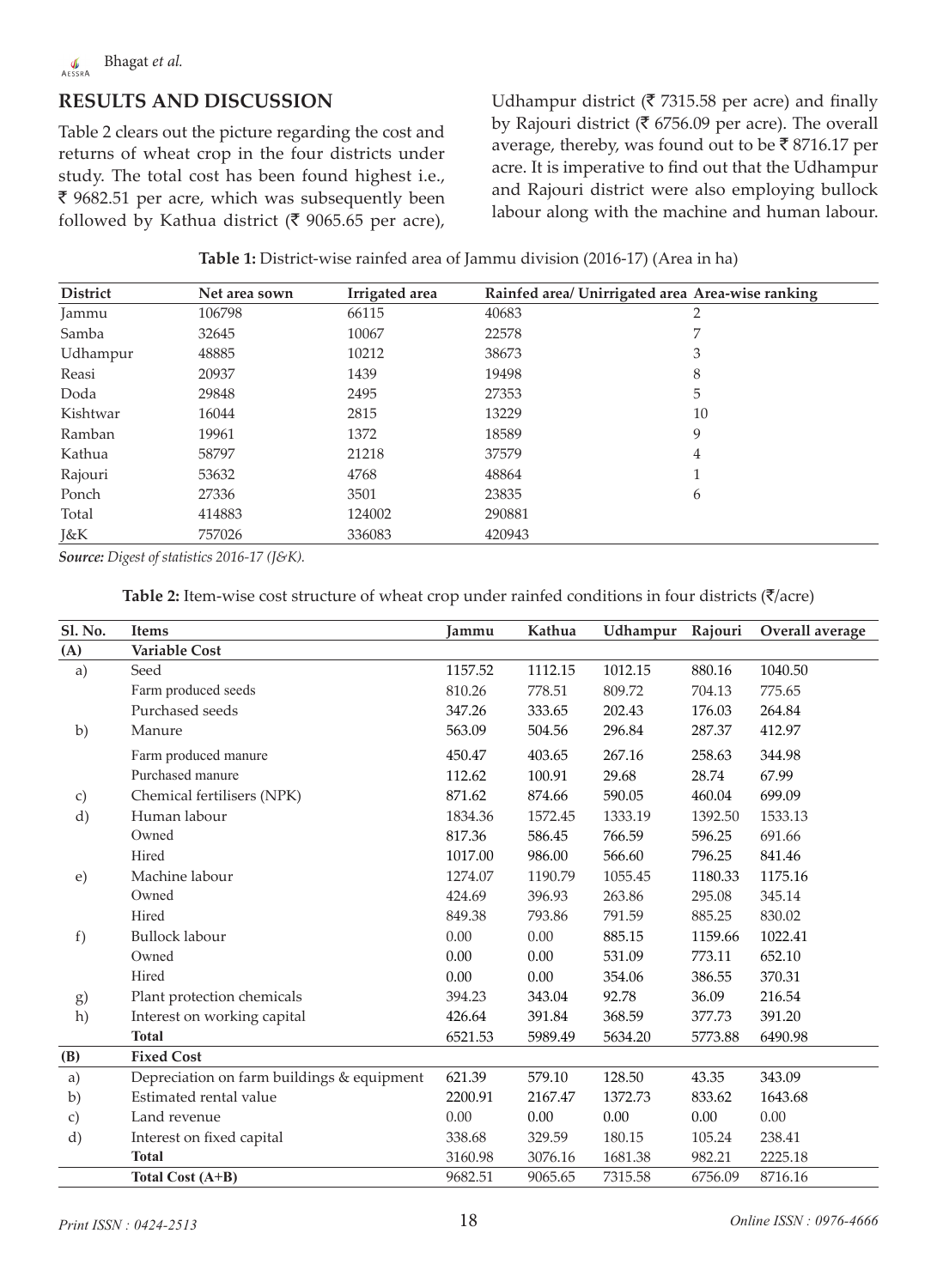As far as the returns are concerned (Table 4), the net returns were also found highest in case of Jammu district which was found out to be  $\bar{\tau}$  6788.36 per acre. The lowest was found in the case of Udhampur district ( $\bar{\tau}$  4004.89 per acre). In addition, the net returns in case of Kathua and Rajouri was revealed to be  $\bar{\mathfrak{c}}$  6225.24 per acre and  $\bar{\mathfrak{c}}$  4070.75 per acre with the overall average found out to be  $\bar{\tau}$  4761.10 per acre. The cost-benefit ratio was therefore, found highest in case of Jammu district (1:1.70), followed by Kathua district (1:1.69), Udhampur district (1:1.54) and Rajouri district (1:1.60). The overall cost-benefit ratio came out to be 1.63. To find out the wider picture, family labour income as well as

the farm business income has also been calculated and found that the former was highest in case of Jammu district ( $\bar{\tau}$  7605.72 per acre) and lowest in case of Rajouri district ( $\bar{\mathfrak{c}}$  4667 per acre), whereas, the latter was therefore, found highest in the Jammu district ( $\bar{\tau}$  7944.40 per acre) and lowest in case of Rajouri district ( $\bar{\tau}$  4772.24 per acre). Subsequently, the overall family labour income and farm business income was found out to be  $\bar{\tau}$  5452.76 per acre and ₹ 5691.17 per acre.

Table 3 indicates that the overall cost  $A_1$  comes out to be  $\bar{\tau}$  6142.42 per acre. When the interest on fixed capital is included in this amount, the overall average increased to  $\bar{\tau}$  6380.83 per acre, which is

| Table 3: Concept-wise cost of cultivation of wheat crop under rainfed conditions in four districts ( $\bar{\zeta}$ /acre.) |  |
|----------------------------------------------------------------------------------------------------------------------------|--|
|----------------------------------------------------------------------------------------------------------------------------|--|

| Cost $A_1$<br>1.<br>Hired labour<br>1017.00<br>986.00<br>566.60<br>796.25<br>(a)<br>841.46<br>Machine labour<br>1274.07<br>1190.79<br>(b)<br>1055.45<br>1180.33<br>1175.16<br><b>Bullock labour</b><br>0.00<br>0.00<br>885.15<br>1159.66<br>1022.41<br>(c)<br><b>FYM</b><br>563.09<br>504.56<br>296.84<br>287.37<br>412.97<br>(d)<br>(e)<br>Seed<br>1157.52<br>1112.15<br>1012.15<br>880.16<br>1040.50<br>(f)<br>Fertilisers (NPK)<br>871.62<br>874.66<br>590.05<br>460.04<br>699.09<br>Plant protection chemicals<br>394.23<br>343.04<br>92.78<br>36.09<br>(g)<br>216.54<br>Interest on working capital<br>(h)<br>426.64<br>391.84<br>368.59<br>377.73<br>391.20<br>Depreciation charges<br>621.39<br>579.10<br>128.50<br>43.35<br>343.09<br>(i)<br>Total cost- $A_1$<br>6325.56<br>5982.14<br>4996.11<br>5220.98<br>6142.42<br>2.<br>Cost-A,<br>6325.56<br>(a)<br>5982.14<br>4996.11<br>5220.98<br>6142.42<br>$Cost-A$ <sub>1</sub><br>Rent paid for leased-in land<br>0.00<br>(b)<br>0.00<br>0.00<br>0.00<br>0.00<br>Total cost- $A_2$<br>6325.56<br>5982.14<br>4996.11<br>5220.98<br>6142.42<br>3.<br>Cost- $B_1$<br><u> 1980 - Johann Barbara, martxa alemaniar a</u><br>6325.56<br>5982.14<br>5220.98<br>(a)<br>$Cost A_1$<br>4996.11<br>6142.42<br>Interest on fixed capital (excluding land)<br>338.68<br>238.41<br>(b)<br>329.59<br>180.15<br>105.24<br>6664.24<br>6380.83<br>6311.73<br>5176.26<br>5326.22<br>$Cost-B$ ,<br>4.<br>(a)<br>6664.24<br>6311.73<br>6380.83<br>$Cost B_1$<br>5176.26<br>5326.22<br>0.00<br>0.00<br>0.00<br>0.00<br>(b)<br>Land revenue<br>0.00<br>2200.91<br>2167.47<br>833.62<br>(c)<br>Estimated rental value<br>1372.73<br>1643.68<br>8865.15<br>8024.51<br>Total cost-B,<br>8479.20<br>6548.99<br>6159.84<br>5.<br>$Cost - C_1$<br>6664.24<br>(a)<br>$Cost B_1$<br>6311.73<br>5176.26<br>5326.22<br>6380.83<br>Imputed value of family labour<br>817.36<br>(b)<br>586.45<br>766.59<br>691.66<br>596.25<br>Total cost- $C_1$<br>7481.60<br>6898.18<br>7072.49<br>5942.85<br>5922.47<br>$Cost-C$ ,<br>6.<br>8865.15<br>8024.51<br>(a)<br>Cost B <sub>2</sub><br>8479.20<br>6548.99<br>6159.84<br>Imputed value of family labour<br>(b)<br>817.36<br>586.45<br>766.59<br>596.25<br>691.66<br>Total cost-C <sub>2</sub><br>9682.51<br>9065.65<br>8716.17<br>7315.58<br>6756.09<br><u> 1990 - Jan Barnett, francuski politik (</u><br>$Cost-C$ ,<br>7.<br>Cost of management (10% of Cost- $C_2$ )<br>968.25<br>906.57<br>731.56<br>675.61<br>871.62 | Sl. No. Particulars       | Jammu    | Kathua  | Udhampur | Rajouri | Overall average |
|------------------------------------------------------------------------------------------------------------------------------------------------------------------------------------------------------------------------------------------------------------------------------------------------------------------------------------------------------------------------------------------------------------------------------------------------------------------------------------------------------------------------------------------------------------------------------------------------------------------------------------------------------------------------------------------------------------------------------------------------------------------------------------------------------------------------------------------------------------------------------------------------------------------------------------------------------------------------------------------------------------------------------------------------------------------------------------------------------------------------------------------------------------------------------------------------------------------------------------------------------------------------------------------------------------------------------------------------------------------------------------------------------------------------------------------------------------------------------------------------------------------------------------------------------------------------------------------------------------------------------------------------------------------------------------------------------------------------------------------------------------------------------------------------------------------------------------------------------------------------------------------------------------------------------------------------------------------------------------------------------------------------------------------------------------------------------------------------------------------------------------------------------------------------------------------------------------------------------------------------------------------------------------------------------------------------------------------------------------------------------------------------------------------------------------------------------------------------------------------|---------------------------|----------|---------|----------|---------|-----------------|
|                                                                                                                                                                                                                                                                                                                                                                                                                                                                                                                                                                                                                                                                                                                                                                                                                                                                                                                                                                                                                                                                                                                                                                                                                                                                                                                                                                                                                                                                                                                                                                                                                                                                                                                                                                                                                                                                                                                                                                                                                                                                                                                                                                                                                                                                                                                                                                                                                                                                                          |                           |          |         |          |         |                 |
|                                                                                                                                                                                                                                                                                                                                                                                                                                                                                                                                                                                                                                                                                                                                                                                                                                                                                                                                                                                                                                                                                                                                                                                                                                                                                                                                                                                                                                                                                                                                                                                                                                                                                                                                                                                                                                                                                                                                                                                                                                                                                                                                                                                                                                                                                                                                                                                                                                                                                          |                           |          |         |          |         |                 |
|                                                                                                                                                                                                                                                                                                                                                                                                                                                                                                                                                                                                                                                                                                                                                                                                                                                                                                                                                                                                                                                                                                                                                                                                                                                                                                                                                                                                                                                                                                                                                                                                                                                                                                                                                                                                                                                                                                                                                                                                                                                                                                                                                                                                                                                                                                                                                                                                                                                                                          |                           |          |         |          |         |                 |
|                                                                                                                                                                                                                                                                                                                                                                                                                                                                                                                                                                                                                                                                                                                                                                                                                                                                                                                                                                                                                                                                                                                                                                                                                                                                                                                                                                                                                                                                                                                                                                                                                                                                                                                                                                                                                                                                                                                                                                                                                                                                                                                                                                                                                                                                                                                                                                                                                                                                                          |                           |          |         |          |         |                 |
|                                                                                                                                                                                                                                                                                                                                                                                                                                                                                                                                                                                                                                                                                                                                                                                                                                                                                                                                                                                                                                                                                                                                                                                                                                                                                                                                                                                                                                                                                                                                                                                                                                                                                                                                                                                                                                                                                                                                                                                                                                                                                                                                                                                                                                                                                                                                                                                                                                                                                          |                           |          |         |          |         |                 |
|                                                                                                                                                                                                                                                                                                                                                                                                                                                                                                                                                                                                                                                                                                                                                                                                                                                                                                                                                                                                                                                                                                                                                                                                                                                                                                                                                                                                                                                                                                                                                                                                                                                                                                                                                                                                                                                                                                                                                                                                                                                                                                                                                                                                                                                                                                                                                                                                                                                                                          |                           |          |         |          |         |                 |
|                                                                                                                                                                                                                                                                                                                                                                                                                                                                                                                                                                                                                                                                                                                                                                                                                                                                                                                                                                                                                                                                                                                                                                                                                                                                                                                                                                                                                                                                                                                                                                                                                                                                                                                                                                                                                                                                                                                                                                                                                                                                                                                                                                                                                                                                                                                                                                                                                                                                                          |                           |          |         |          |         |                 |
|                                                                                                                                                                                                                                                                                                                                                                                                                                                                                                                                                                                                                                                                                                                                                                                                                                                                                                                                                                                                                                                                                                                                                                                                                                                                                                                                                                                                                                                                                                                                                                                                                                                                                                                                                                                                                                                                                                                                                                                                                                                                                                                                                                                                                                                                                                                                                                                                                                                                                          |                           |          |         |          |         |                 |
|                                                                                                                                                                                                                                                                                                                                                                                                                                                                                                                                                                                                                                                                                                                                                                                                                                                                                                                                                                                                                                                                                                                                                                                                                                                                                                                                                                                                                                                                                                                                                                                                                                                                                                                                                                                                                                                                                                                                                                                                                                                                                                                                                                                                                                                                                                                                                                                                                                                                                          |                           |          |         |          |         |                 |
|                                                                                                                                                                                                                                                                                                                                                                                                                                                                                                                                                                                                                                                                                                                                                                                                                                                                                                                                                                                                                                                                                                                                                                                                                                                                                                                                                                                                                                                                                                                                                                                                                                                                                                                                                                                                                                                                                                                                                                                                                                                                                                                                                                                                                                                                                                                                                                                                                                                                                          |                           |          |         |          |         |                 |
|                                                                                                                                                                                                                                                                                                                                                                                                                                                                                                                                                                                                                                                                                                                                                                                                                                                                                                                                                                                                                                                                                                                                                                                                                                                                                                                                                                                                                                                                                                                                                                                                                                                                                                                                                                                                                                                                                                                                                                                                                                                                                                                                                                                                                                                                                                                                                                                                                                                                                          |                           |          |         |          |         |                 |
|                                                                                                                                                                                                                                                                                                                                                                                                                                                                                                                                                                                                                                                                                                                                                                                                                                                                                                                                                                                                                                                                                                                                                                                                                                                                                                                                                                                                                                                                                                                                                                                                                                                                                                                                                                                                                                                                                                                                                                                                                                                                                                                                                                                                                                                                                                                                                                                                                                                                                          |                           |          |         |          |         |                 |
|                                                                                                                                                                                                                                                                                                                                                                                                                                                                                                                                                                                                                                                                                                                                                                                                                                                                                                                                                                                                                                                                                                                                                                                                                                                                                                                                                                                                                                                                                                                                                                                                                                                                                                                                                                                                                                                                                                                                                                                                                                                                                                                                                                                                                                                                                                                                                                                                                                                                                          |                           |          |         |          |         |                 |
|                                                                                                                                                                                                                                                                                                                                                                                                                                                                                                                                                                                                                                                                                                                                                                                                                                                                                                                                                                                                                                                                                                                                                                                                                                                                                                                                                                                                                                                                                                                                                                                                                                                                                                                                                                                                                                                                                                                                                                                                                                                                                                                                                                                                                                                                                                                                                                                                                                                                                          |                           |          |         |          |         |                 |
|                                                                                                                                                                                                                                                                                                                                                                                                                                                                                                                                                                                                                                                                                                                                                                                                                                                                                                                                                                                                                                                                                                                                                                                                                                                                                                                                                                                                                                                                                                                                                                                                                                                                                                                                                                                                                                                                                                                                                                                                                                                                                                                                                                                                                                                                                                                                                                                                                                                                                          |                           |          |         |          |         |                 |
|                                                                                                                                                                                                                                                                                                                                                                                                                                                                                                                                                                                                                                                                                                                                                                                                                                                                                                                                                                                                                                                                                                                                                                                                                                                                                                                                                                                                                                                                                                                                                                                                                                                                                                                                                                                                                                                                                                                                                                                                                                                                                                                                                                                                                                                                                                                                                                                                                                                                                          |                           |          |         |          |         |                 |
|                                                                                                                                                                                                                                                                                                                                                                                                                                                                                                                                                                                                                                                                                                                                                                                                                                                                                                                                                                                                                                                                                                                                                                                                                                                                                                                                                                                                                                                                                                                                                                                                                                                                                                                                                                                                                                                                                                                                                                                                                                                                                                                                                                                                                                                                                                                                                                                                                                                                                          |                           |          |         |          |         |                 |
|                                                                                                                                                                                                                                                                                                                                                                                                                                                                                                                                                                                                                                                                                                                                                                                                                                                                                                                                                                                                                                                                                                                                                                                                                                                                                                                                                                                                                                                                                                                                                                                                                                                                                                                                                                                                                                                                                                                                                                                                                                                                                                                                                                                                                                                                                                                                                                                                                                                                                          |                           |          |         |          |         |                 |
|                                                                                                                                                                                                                                                                                                                                                                                                                                                                                                                                                                                                                                                                                                                                                                                                                                                                                                                                                                                                                                                                                                                                                                                                                                                                                                                                                                                                                                                                                                                                                                                                                                                                                                                                                                                                                                                                                                                                                                                                                                                                                                                                                                                                                                                                                                                                                                                                                                                                                          |                           |          |         |          |         |                 |
|                                                                                                                                                                                                                                                                                                                                                                                                                                                                                                                                                                                                                                                                                                                                                                                                                                                                                                                                                                                                                                                                                                                                                                                                                                                                                                                                                                                                                                                                                                                                                                                                                                                                                                                                                                                                                                                                                                                                                                                                                                                                                                                                                                                                                                                                                                                                                                                                                                                                                          |                           |          |         |          |         |                 |
|                                                                                                                                                                                                                                                                                                                                                                                                                                                                                                                                                                                                                                                                                                                                                                                                                                                                                                                                                                                                                                                                                                                                                                                                                                                                                                                                                                                                                                                                                                                                                                                                                                                                                                                                                                                                                                                                                                                                                                                                                                                                                                                                                                                                                                                                                                                                                                                                                                                                                          |                           |          |         |          |         |                 |
|                                                                                                                                                                                                                                                                                                                                                                                                                                                                                                                                                                                                                                                                                                                                                                                                                                                                                                                                                                                                                                                                                                                                                                                                                                                                                                                                                                                                                                                                                                                                                                                                                                                                                                                                                                                                                                                                                                                                                                                                                                                                                                                                                                                                                                                                                                                                                                                                                                                                                          |                           |          |         |          |         |                 |
|                                                                                                                                                                                                                                                                                                                                                                                                                                                                                                                                                                                                                                                                                                                                                                                                                                                                                                                                                                                                                                                                                                                                                                                                                                                                                                                                                                                                                                                                                                                                                                                                                                                                                                                                                                                                                                                                                                                                                                                                                                                                                                                                                                                                                                                                                                                                                                                                                                                                                          |                           |          |         |          |         |                 |
|                                                                                                                                                                                                                                                                                                                                                                                                                                                                                                                                                                                                                                                                                                                                                                                                                                                                                                                                                                                                                                                                                                                                                                                                                                                                                                                                                                                                                                                                                                                                                                                                                                                                                                                                                                                                                                                                                                                                                                                                                                                                                                                                                                                                                                                                                                                                                                                                                                                                                          |                           |          |         |          |         |                 |
|                                                                                                                                                                                                                                                                                                                                                                                                                                                                                                                                                                                                                                                                                                                                                                                                                                                                                                                                                                                                                                                                                                                                                                                                                                                                                                                                                                                                                                                                                                                                                                                                                                                                                                                                                                                                                                                                                                                                                                                                                                                                                                                                                                                                                                                                                                                                                                                                                                                                                          |                           |          |         |          |         |                 |
|                                                                                                                                                                                                                                                                                                                                                                                                                                                                                                                                                                                                                                                                                                                                                                                                                                                                                                                                                                                                                                                                                                                                                                                                                                                                                                                                                                                                                                                                                                                                                                                                                                                                                                                                                                                                                                                                                                                                                                                                                                                                                                                                                                                                                                                                                                                                                                                                                                                                                          |                           |          |         |          |         |                 |
|                                                                                                                                                                                                                                                                                                                                                                                                                                                                                                                                                                                                                                                                                                                                                                                                                                                                                                                                                                                                                                                                                                                                                                                                                                                                                                                                                                                                                                                                                                                                                                                                                                                                                                                                                                                                                                                                                                                                                                                                                                                                                                                                                                                                                                                                                                                                                                                                                                                                                          |                           |          |         |          |         |                 |
|                                                                                                                                                                                                                                                                                                                                                                                                                                                                                                                                                                                                                                                                                                                                                                                                                                                                                                                                                                                                                                                                                                                                                                                                                                                                                                                                                                                                                                                                                                                                                                                                                                                                                                                                                                                                                                                                                                                                                                                                                                                                                                                                                                                                                                                                                                                                                                                                                                                                                          |                           |          |         |          |         |                 |
|                                                                                                                                                                                                                                                                                                                                                                                                                                                                                                                                                                                                                                                                                                                                                                                                                                                                                                                                                                                                                                                                                                                                                                                                                                                                                                                                                                                                                                                                                                                                                                                                                                                                                                                                                                                                                                                                                                                                                                                                                                                                                                                                                                                                                                                                                                                                                                                                                                                                                          |                           |          |         |          |         |                 |
|                                                                                                                                                                                                                                                                                                                                                                                                                                                                                                                                                                                                                                                                                                                                                                                                                                                                                                                                                                                                                                                                                                                                                                                                                                                                                                                                                                                                                                                                                                                                                                                                                                                                                                                                                                                                                                                                                                                                                                                                                                                                                                                                                                                                                                                                                                                                                                                                                                                                                          |                           |          |         |          |         |                 |
|                                                                                                                                                                                                                                                                                                                                                                                                                                                                                                                                                                                                                                                                                                                                                                                                                                                                                                                                                                                                                                                                                                                                                                                                                                                                                                                                                                                                                                                                                                                                                                                                                                                                                                                                                                                                                                                                                                                                                                                                                                                                                                                                                                                                                                                                                                                                                                                                                                                                                          |                           |          |         |          |         |                 |
|                                                                                                                                                                                                                                                                                                                                                                                                                                                                                                                                                                                                                                                                                                                                                                                                                                                                                                                                                                                                                                                                                                                                                                                                                                                                                                                                                                                                                                                                                                                                                                                                                                                                                                                                                                                                                                                                                                                                                                                                                                                                                                                                                                                                                                                                                                                                                                                                                                                                                          |                           |          |         |          |         |                 |
|                                                                                                                                                                                                                                                                                                                                                                                                                                                                                                                                                                                                                                                                                                                                                                                                                                                                                                                                                                                                                                                                                                                                                                                                                                                                                                                                                                                                                                                                                                                                                                                                                                                                                                                                                                                                                                                                                                                                                                                                                                                                                                                                                                                                                                                                                                                                                                                                                                                                                          |                           |          |         |          |         |                 |
|                                                                                                                                                                                                                                                                                                                                                                                                                                                                                                                                                                                                                                                                                                                                                                                                                                                                                                                                                                                                                                                                                                                                                                                                                                                                                                                                                                                                                                                                                                                                                                                                                                                                                                                                                                                                                                                                                                                                                                                                                                                                                                                                                                                                                                                                                                                                                                                                                                                                                          |                           |          |         |          |         |                 |
|                                                                                                                                                                                                                                                                                                                                                                                                                                                                                                                                                                                                                                                                                                                                                                                                                                                                                                                                                                                                                                                                                                                                                                                                                                                                                                                                                                                                                                                                                                                                                                                                                                                                                                                                                                                                                                                                                                                                                                                                                                                                                                                                                                                                                                                                                                                                                                                                                                                                                          | Total cost-C <sub>2</sub> | 10650.76 | 9972.22 | 8047.14  | 7431.70 | 9587.79         |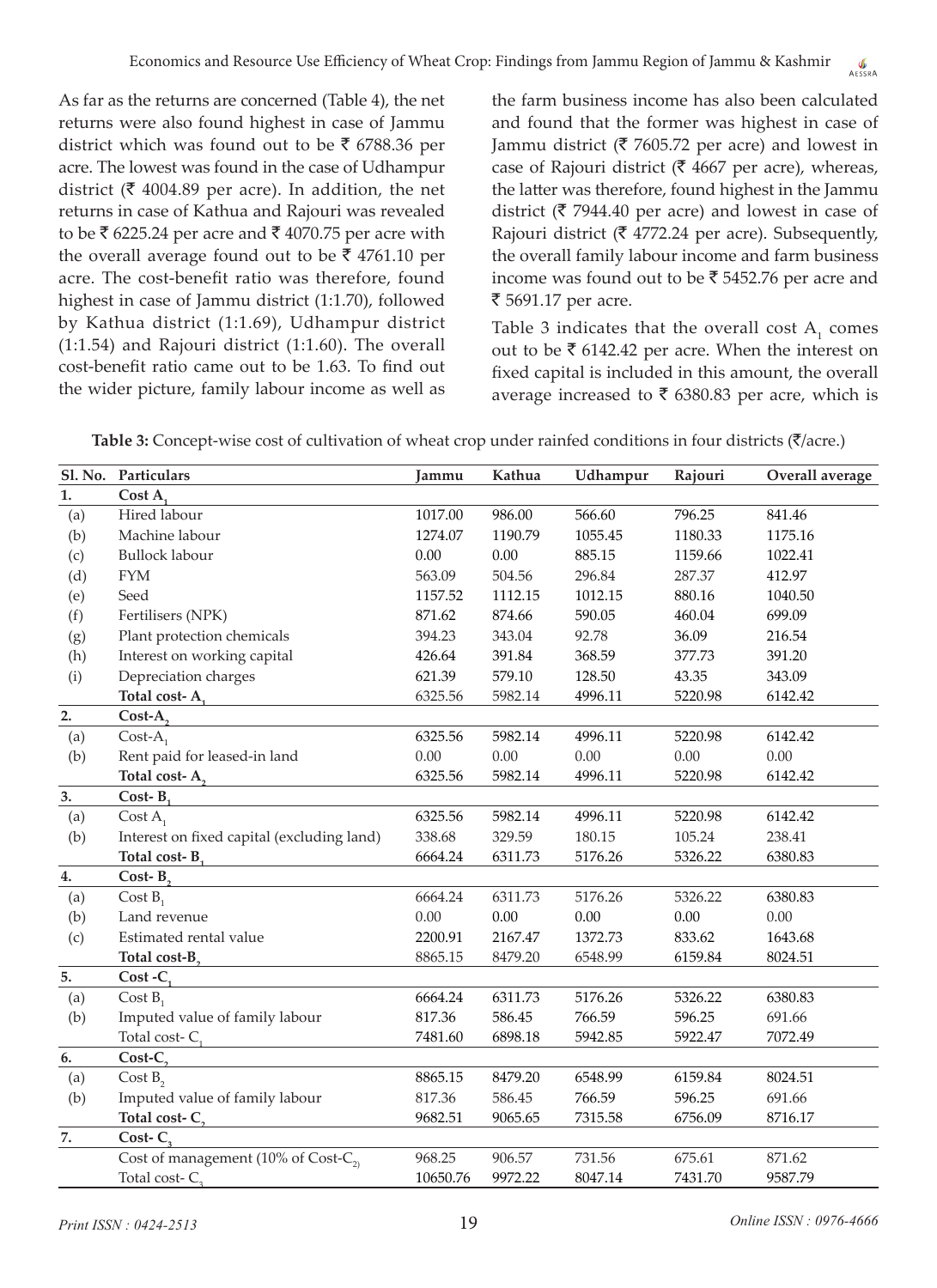represented by  $cost B_1$ . Further, the overall value of the cost  $B_{2'} C_{1'} C_2$  and  $C_3$  was revealed to be ₹ 8024.51, ₹ 7072.49, ₹ 8716.17 and ₹ 9587.79 per acre, respectively. As the net returns was found to be highest in the case of Jammu district, so the family labour income and farm business income was also found to be highest in case of the Jammu district (Table 4).

Further, Table 5 finally represents the production pattern on wheat crop cultivation under rainfed conditions in the four districts under study. The highest yield and price were found in the case of Jammu district and the lowest in the case of Rajouri district with the average comes about 5.92 quintals per acre in case of yield and  $\bar{\tau}$  1756.75 per quintal.

The resource-use efficiency of wheat crop has been presented in Table 6. For the Jammu district, the sum of elasticities revealed to be 1.03, thereby, reflecting the constant returns to scale. In addition, the coefficient of determination  $(R^2)$  came out to be 99.68. Thus, more than 99 per cent variability in output was jointly explained by six explanatory (regressor) variables. Careful analysis of the table shows that, the result for the regression coefficients turned out to be positive and significant (at 5%

level) for the human labour, machine labour and plant protection chemicals. It means that, one unit increase in the cost of human labour, machine labour and plant protection chemicals, would lead to the enhancement in returns by 0.06 percent, 0.34 per cent and 0.34 percent, respectively. Therefore, these three variables were found out to be of considerable importance. Whereas, the regression coefficients for the seed, manure and fertiliser were found to be positive but non-significant. The idea about the over-utilisation and the under-utilization of the resources has been revealed by the concept of MVP. The MVP of seed, human labour, machine labour, manure, fertiliser and plant protection chemicals were found to be 1.58, 0.53, 4.33, 0.26, 3.09 and 10.12, respectively. It reveals that variables like human labour and manure are over-utilized and therefore needs to be reduced and variables like seed, machine labour and fertilisers are underutilised and are required to be enhanced, so as to increase the overall returns from the cultivation of wheat crop in the Jammu district.

In case of Kathua, the sum of elasticities was revealed to be 1.01, thereby, reflecting the constant returns to scale. Further, the  $R<sup>2</sup>$  turned out to be 98.93, thereby,

| <b>Sl. No.</b> | <b>Particulars</b>        | Jammu    | Kathua   | Udhampur | Rajouri  | Overall average |
|----------------|---------------------------|----------|----------|----------|----------|-----------------|
| Cost           |                           |          |          |          |          |                 |
| (a)            | Total variable cost       | 6521.53  | 5989.49  | 5634.20  | 5773.88  | 6490.98         |
| (b)            | Total fixed cost          | 3160.98  | 3076.16  | 1681.38  | 982.21   | 2225.18         |
| (c)            | Total cost $(C_{\alpha})$ | 9682.51  | 9065.65  | 7315.58  | 6756.09  | 8716.17         |
| <b>Returns</b> |                           |          |          |          |          |                 |
| (a)            | Gross returns             | 16470.87 | 15290.89 | 11320.47 | 10826.84 | 13477.27        |
| (b)            | Net returns               | 6788.36  | 6225.24  | 4004.89  | 4070.75  | 4761.10         |
| (c)            | Family labour income      | 7605.72  | 6811.69  | 4771.48  | 4667.00  | 5452.76         |
| (d)            | Farm business income      | 7944.40  | 7141.28  | 4951.63  | 4772.24  | 5691.17         |
| (e)            | Cost-Benefit Ratio        | 1:1.70   | 1:1.69   | 1:1.54   | 1:1.60   | 1:1.63          |

**Table 4:** Cost and returns of wheat crop under rainfed conditions in four districts ( $\bar{\tau}/$ acre.)

**Table 5:** Production pattern of wheat crop cultivation under rainfed conditions (per acre)

| Sl. No. | <b>Particulars</b>        | Jammu    | Kathua   | Udhampur | Rajouri  | Overall average |
|---------|---------------------------|----------|----------|----------|----------|-----------------|
|         | Main product              |          |          |          |          |                 |
| (a)     | Quantity (quintals)       | 6.48     | 6.40     | 5.80     | 5.00     | 5.92            |
| (b)     | Average price per quintal | 1887     | 1865     | 1650     | 1625     | 1756.75         |
|         | Total amount (A)          | 12227.76 | 11936.00 | 9570.00  | 8125.00  | 10464.69        |
|         | By-product                |          |          |          |          |                 |
| (a)     | Quantity (quintals)       | 9.43     | 7.21     | 4.30     | 6.75     | 6.92            |
| (b)     | Average price per quintal | 450      | 465      | 406.95   | 400      | 430.49          |
|         | Total amount (B)          | 4243.11  | 3354.89  | 1750.47  | 2700     | 3011.51         |
|         | Total $(A+B)$             | 16470.87 | 15290.89 | 11320.47 | 10826.84 | 13477.27        |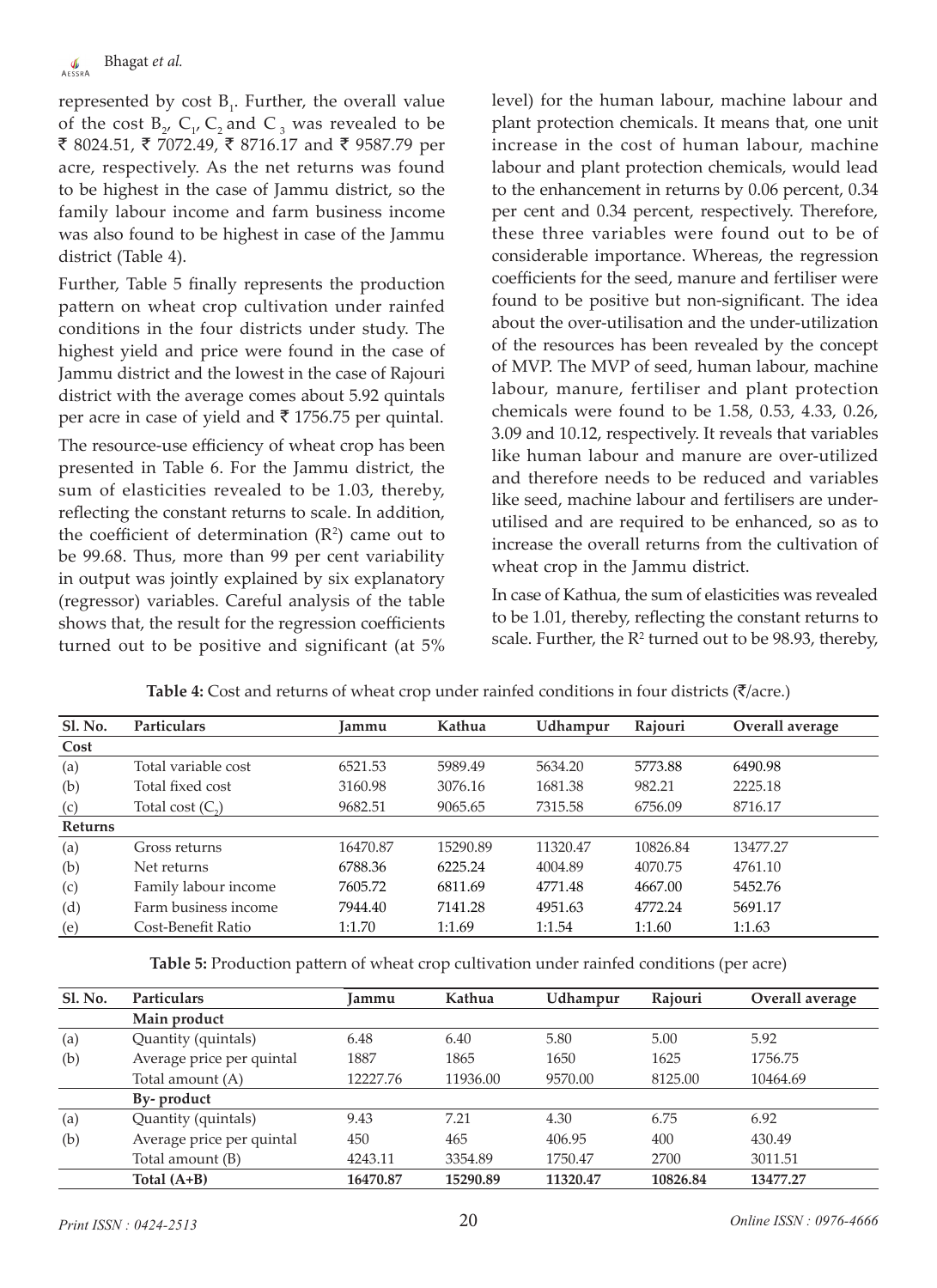| <b>Variables</b>                             | Jammu           |            | Kathua          |            | Udhampur         |            | Rajouri         |            |
|----------------------------------------------|-----------------|------------|-----------------|------------|------------------|------------|-----------------|------------|
|                                              | Coefficients    | <b>MVP</b> | Coefficients    | <b>MVP</b> | Coefficients     | <b>MVP</b> | Coefficients    | <b>MVP</b> |
| Constant or intercept 2.782 (0.171)          |                 |            | 2.632(0.062)    |            | 2.782 (0.476)    |            | 2.567(0.203)    |            |
| X <sub>1</sub> Seed                          | 0.113(0.101)    | 1.582      | $-0.073(0.043)$ | $-0.961$   | $-0.427*(0.201)$ | $-4.817$   | 0.074(0.062)    | 0.862      |
| X <sub>2</sub> Human labour                  | $0.062*(0.032)$ | 0.532      | $0.461*(0.072)$ | 4.510      | $1.229*(0.217)$  | 10.501     | 0.256(0.147)    | 1.963      |
| X, Machine labour                            | $0.342*(0.091)$ | 4.332      | $0.184*(0.081)$ | 2.422      | $-0.273*(0.091)$ | $-2.930$   | $0.532*(0.102)$ | 4.935      |
| $X$ , Manure                                 | 0.01(0.021)     | 0.261      | 0.041(0.031)    | 1.702      | $0.327*(0.022)$  | 12.80      | 0.033(0.021)    | 0.862      |
| $X_{e}$ Fertiliser                           | 0.186(0.101)    | 3.094      | $0.310*(0.060)$ | 5.451      | 0.048(0.88)      | 0.837      | 0.014(0.053)    | 0.291      |
| $X_{\epsilon}$ Plant protection<br>chemicals | $0.342*(0.11)$  | 10.122     | $0.072*(0.031)$ | 3.191      | 0.088(0.179)     | 10.912     | $0.101*(0.063)$ | 31.022     |
| $R^2$ %                                      | 99.68           |            | 98.93           |            | 99.68            |            | 99.89           |            |
| $\sum$ bi                                    | 1.03            |            | 1.01            |            | 0.99             |            | 1.06            |            |

**Table 6:** Resource-use efficiency of wheat crop

*\*Significant at 5 per cent level of significance; Figures in parentheses indicate standard error.*

shows that 98.93 per cent of variability in output is shown by the six explanatory (regressor) variables. Further, the value of coefficients for human labour, machine labour, fertiliser and plant protection chemicals turned out to be positive and significant and for that of seed turned out to be non- significant but negative. The value of coefficient for the manure was positive but non-significant. One unit increase in cost of human labour, machine labour, fertiliser and plant protection chemicals would lead to an increase in the returns by 0.46 percent, 0.18 per cent, 0.31 percent and 0.07 percent, respectively. MVP for seed came out to be negative and it came out to be positive for the rest of the variables. It connotes the fact that, seed needs to be reduced so as to enhance the returns of the farmers. Further, all the rest of the variables reflected the under-utilization of resources, and therefore, there is high scope of increasing the usage of these resources in Kathua district.

The sum of elasticities in case of Udhampur district, were found out to be 0.993, representing the decreasing returns to scale. Further, the value of  $\mathbb{R}^2$ was 99.68 i.e., 99.68 of the variability is explained by the explanatory variables (regressors) in the independent variable (regressand). Further, the value of regression coefficients revealed out to be negative and significant (at 5 per cent level) in case of seed and machine labour, whereas, it came out to be positive in case of the rest of the variables. Therefore, the cost in case of seed as well as machine labour needs to be reduced. The value of coefficients of human labour, manure, fertiliser and plant protection chemicals came out to be 1.229, 0.327, 0.048 and 0.088, thereby, reflecting the fact that, with

one unit increase in the cost of these inputs there will be increase in the returns for the farmers by 1.22 per cent (for human labour), 0.32 per cent (for manure), 0.05 per cent (for fertilisers) and 0.09 per cent (for plant protection chemicals), respectively.

Finally, in case of Rajouri district, the sum of elasticities was revealed to be 1.06 per cent, respectively, which revealed the constant returns to scale and the value of  $\mathbb{R}^2$  came out to be 99.89. Thus, 99.89 of regressors representing the variation in the regressand. The value of regression coefficients was found to be significant (at 5% level) and positive in case of two variables i.e., machine labour (0.53) and plant protection chemicals (0.1). One-unit increase in cost of machine labour and plant protection chemicals would lead to increase in returns for farmers by 0.53 per cent and 0.1 per cent, respectively. In addition, the value of coefficients for seed, human labour, manure and fertilizer were revealed out to be 0.07, 0.26, 0.03 and 0.01, respectively. The analysis at the geometric level showed that the variables like seed, manure and fertiliser were over-utilised and therefore, needed to be reduced and the variables like human labour, machine labour and plant protection chemicals were under-utilised and therefore, should be enhanced accordingly, so as to increase the returns for the farmers.

# **CONCLUSION**

The total cost of production of wheat crop in case of Jammu and Kathua districts was found to be high in comparison to that of two districts of Udhampur and Rajouri, respectively. With the gross returns